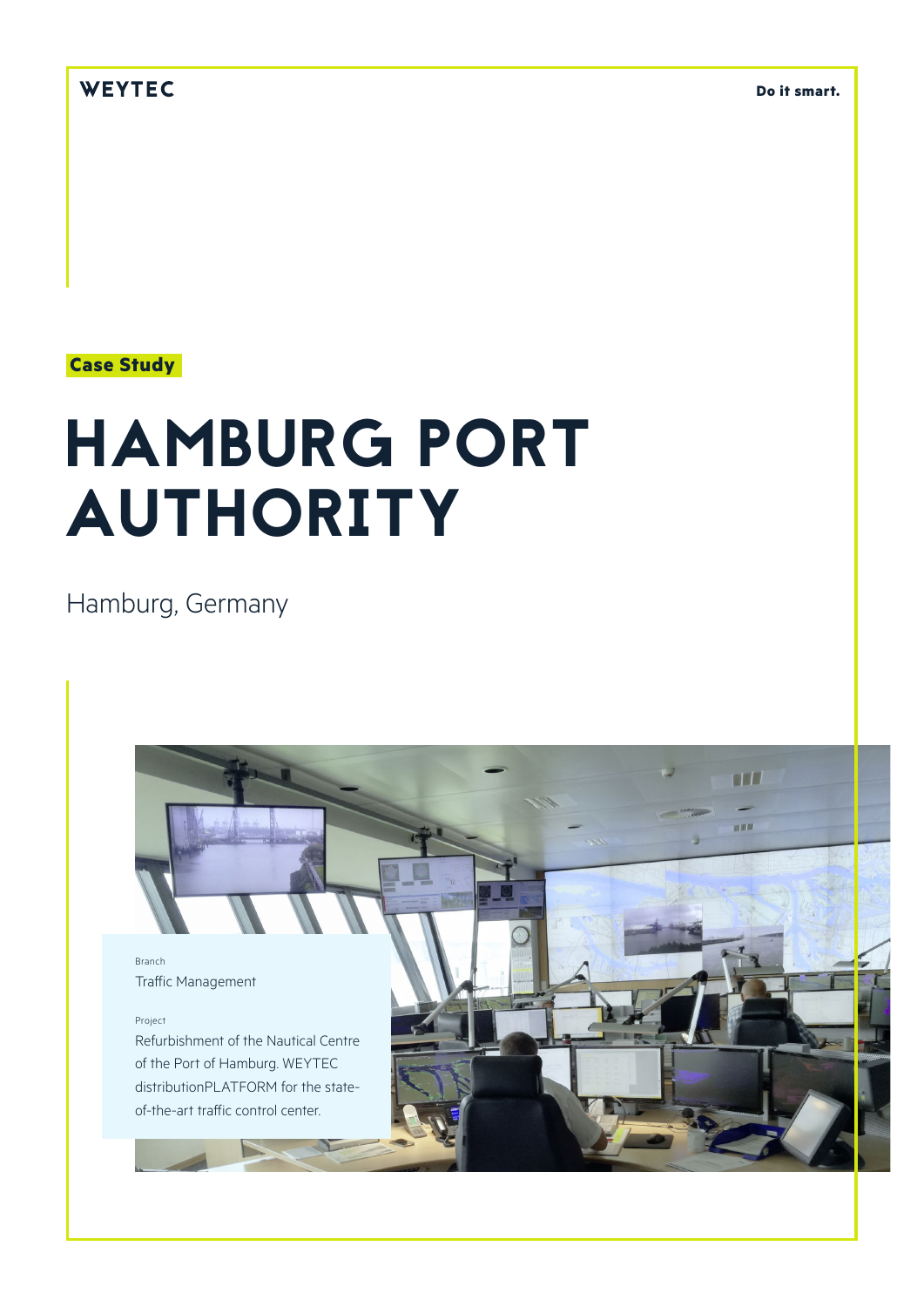# **Objectives**

The Hamburg Port Authority (HPA) is a benchmark for traffic management on land and by sea. As part of the leading-edge smartPORT initiative, HPA completely modernized the Nautical Centre, which regulates shipping traffic in the port.

The HPA needed to integrate dozens of data sources and services, over 50 computers, communication channels and more. Obsolete IT systems were to be replaced. Five advanced workplace environments were needed for marine engineers. A completely new control concept was required because engineers had been using multiple keyboards to perform their tasks in the past. A video wall was necessary to dynamically visualize port activities because engineers were still working with handwritten notes on a magnetic board.

# **Solution**

The WEYTEC distributionPLATFORM integrates all of the HPA's internal and external data sources. All the engineers can instantaneously access all computers, sources, functions and visualizations from any workplace - in accordance with their individual user rights profiles. True Channel Communications connects the computers and systems in the Nautical Centre's new network. This means that the systems can be operated with KVM signals alone - without drivers or installations on the sources. The computers are housed in a cooled, secured, 44 m² server room.

### **Visualization**

The Nautical Center's new video wall automatically visualizes all necessary information distortion-free and in real-time. This includes the port facilities, electronic maps, vessel movements, ship identification data, etc. Using the WEYTEC distribution-PLATFORM and a multifunctional keyboard, engineers intuitively switch between all their systems (e. g. messages, control center information, weather conditions, vessel movement data, surveillance cameras) and display any source onto any screen.

#### **Facts & Figures**

#### **Workplaces:**

- 10 Desks for navigators,
- office workplaces

#### **10 Keyboards:**

WEYTEC MK06

#### **Remote Solution:**

• IP Remote II

# **WEYTEC distributionPLATFORM**

## **Video Wall**

- 5 x 3 Cubes
- Harbor overview map

This way, they can instantly see exactly what is happening in the harbor and vicinity. High-resolution, energyefficient LED technology provides brilliant images that can easily be seen from all operator positions.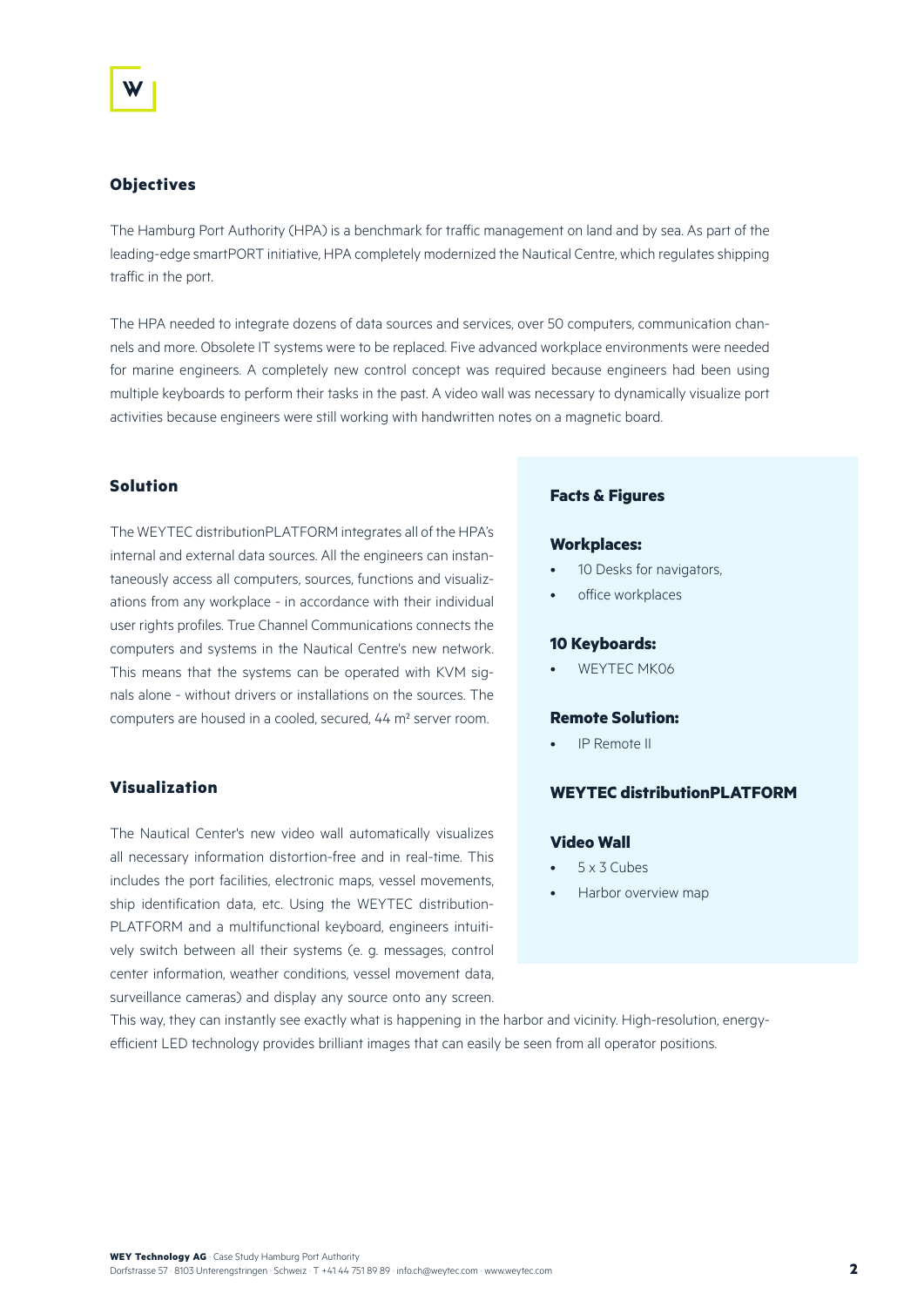## **Background**

A fleet of 10,000 ocean-going vessels calls at the port of Hamburg every year. Among them are the world's largest container ships. Each ship finds its berth immediately - one of 300 along the 43-km long quay. Traffic flows night and day, during low tide and high, fog and storm. Whoever bears the responsibility and masters the enormous volume of goods and traffic around the clock needs the best possible working tools.

Hamburg is committed to being an intelligent, digitally networked and seamlessly functioning transportation hub and its program is called smartPORT. The aim is to use comprehensive control systems to ensure that shipping, road and rail traffic all remain fluid. The Port of Hamburg thus continues to be a competitive leader and able to cope with growing logistics challenges. The HPA is currently the hub for around 140 million tons of freight per year.



workplace with multifunctional MK06 keyboard

The University of Hamburg and the Technology Center Hamburg have been working with the HPA on the realization of the smartPORT project since 2011. One result was the recognition that the Nautical Center needed modern workplaces and state-of-the-art control center technology.

With WEY Technology, HPA found the answers to their questions and the partner to supply operational and visualization solutions from a single source. It was important to HPA that WEYTEC could respond to their specific needs and develop system components in-house. Support services ranged from planning and testing to installation and training. The intuitive operation of systems with WEYTEC keyboards and screens has ushered in a new era for the harbor captain and engineers: the era of the smart nautical center.